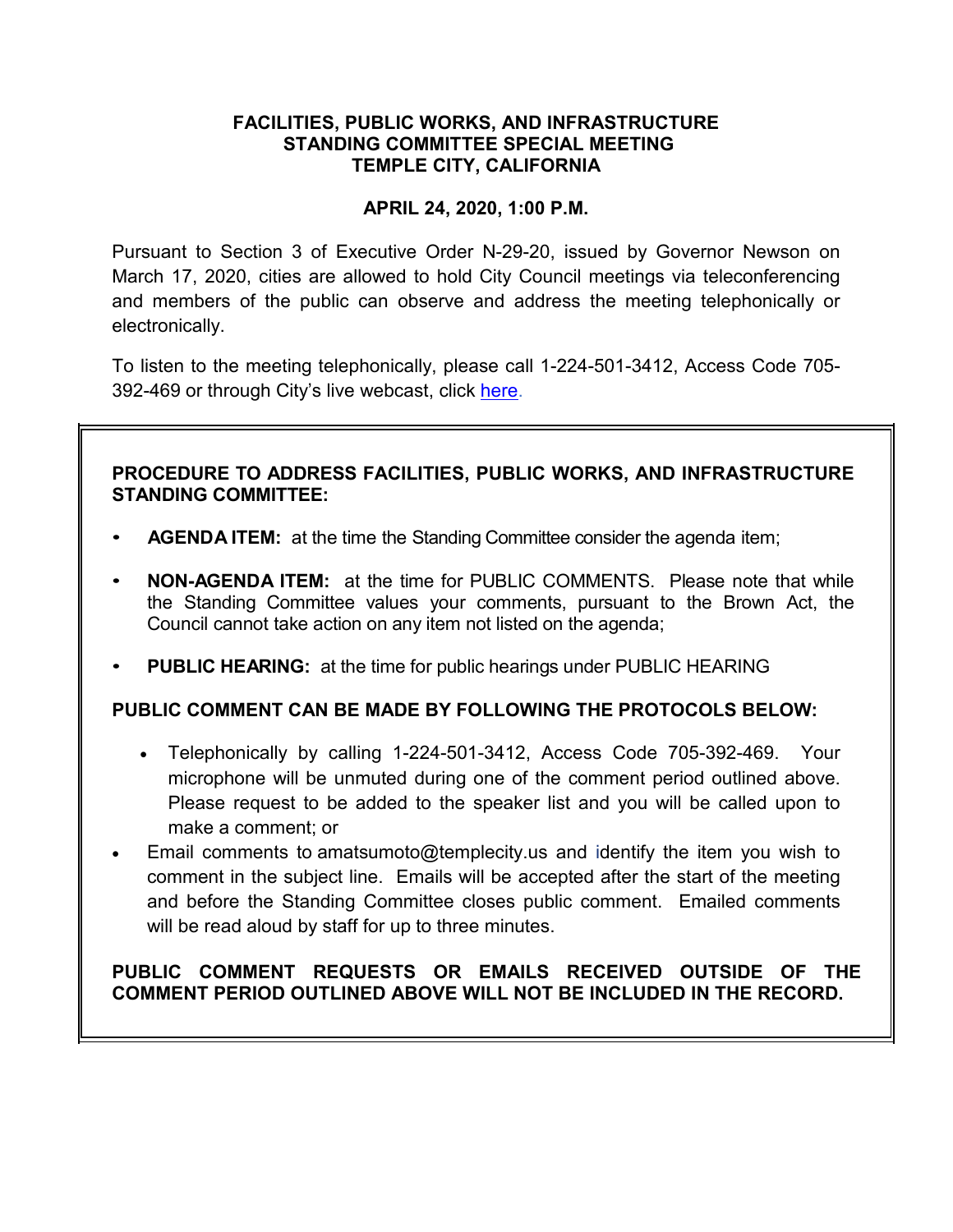Facilities, Public Works, and Infrastructure Standing Committee Agenda April 24, 2020 Page 2

### **1. CALL TO ORDER**

**2. ROLL CALL** – Councilmember Man, Mayor Pro Tem Yu

#### **3. PUBLIC COMMENTS**

#### **4. CONSENT CALENDAR**

All Consent Calendar items may be approved in a single motion as recommended unless removed for further discussion. If members of the Standing Committee or persons in the audience wish to discuss any matters listed on the Consent Calendar, please address them at this time.

#### A. [APPROVAL OF MINUTES](https://ca-templecity.civicplus.com/DocumentCenter/View/14275/2020-02-14-PWSC-minutes)

The Standing Committee is requested to review and approve Minutes of the Special Standing Committee Meeting of February 14, 2020.

Recommendation: Approve.

#### **5. UNFINISHED BUSINESS**

### A. PRIMROSE PARK – [STATE FUNDING APPROVED & NEXT STEPS](https://ca-templecity.civicplus.com/DocumentCenter/View/14274/Staff-Report---Primrose-Park---State-Funding-Approved-and-Next-Steps)

Staff will present next steps outlining the Primrose Park project timeline and highlight key markers to ensure an expedited process.

Presentation: Parks and Recreation Director Recommendation: Review and discuss the Primrose Park next steps and provide staff direction.

#### **6. NEW BUSINESS – None**

#### **7. ADJOURNMENT**

In compliance with the Americans with Disabilities Act, if you need special assistance to participate in this meeting, please contact the City Clerk at (626) 285-2171. Notification 48 hours prior to the meeting will enable the City to make reasonable arrangements to ensure accessibility to this meeting.

*I hereby certify under penalty of perjury under the laws of the State of California that the foregoing agenda was posted on the Civic Center bulletin board not less than 72 hours prior to the meeting.*

*Peggy Kuo, City Clerk*